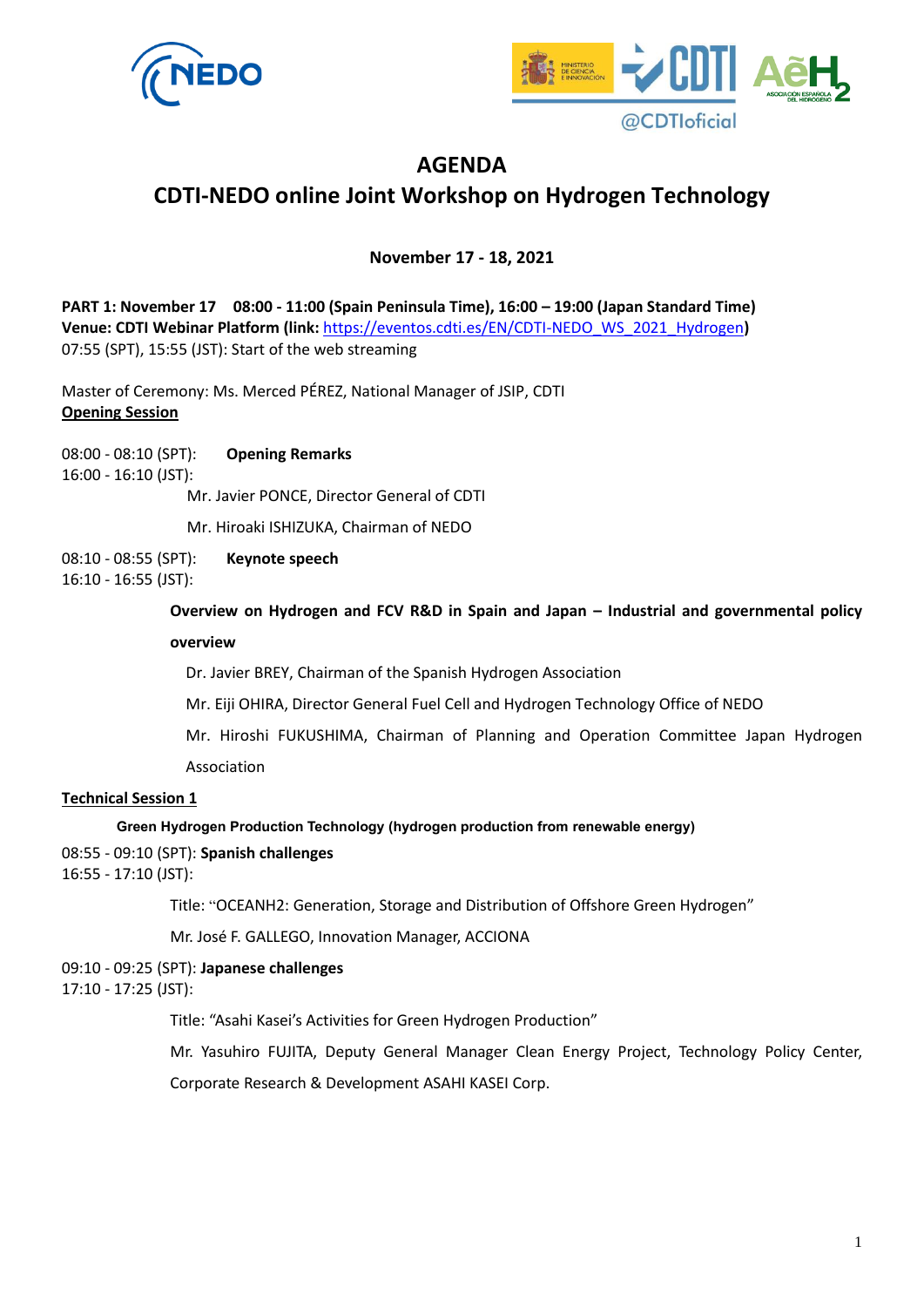



#### 09:25 - 09:40 (SPT): **Spanish challenges**

17:25 - 19:40 (JST):

Title: "SUN2HY Project: From Sunlight to Green Hydrogen"

Ms. Mónica SÁNCHEZ, Hydrogen Coordinator, Renewable Gases Division, ENAGÁS

09:40 - 09:50 (SPT): **Break** 17:40 -17:50 (JST):

# 09:50 - 10:05 (SPT): **Japanese challenges**

17:50 - 18:05 (JST):

Title: "Developments of PEM Type Water Electrolysis System for Power to Gas"

Mr. Tetsuya YOSHIDA, Power to Gas Business Promotion Office, R&D Headquarters, HITACHI ZOSEN

Corp.

#### 10:05 - 10:20 (SPT): **Spanish challenges**

18:05 - 18:20 (JST):

Title: "Renewable Hydrogen Production for Mobility. Cost reduction challenges"

Ms. Covadonga GARCIA, Bid and Proposal Manager, H2B2 ELECTROLYSIS TECHNOLOGIES

#### 10:20 - 10:35 (SPT): **Japanese challenges**

18:20 - 18:35 (JST):

Title: "Development of Solid Oxide Electrolysis Cell System at TOSHIBA"

Dr. Norikazu OSADA, Expert Carbon Capture and Recycle Technology Group Chemical Engineering

R&D Department Energy System Research & Development Center, TOSHIBA ENERGY SYSTEMS &

SOLUTIONS Corp.

10:35 - 10:50 (SPT): **Spanish challenges**

18:35 - 18:50 (JST):

Title: "R&D Priorities in Hydrogen Technologies and Singular Projects"

Dr. Marta MAROÑO, Coordinator of Hydrogen Technologies Strategic Research Area, CIEMAT

#### 10:50 - 10:55 (SPT): **Closing remarks**

18:50 - 18:55(JST):

Mr. Carlos de la Cruz Director of Evaluation & Technology Cooperation, CDTI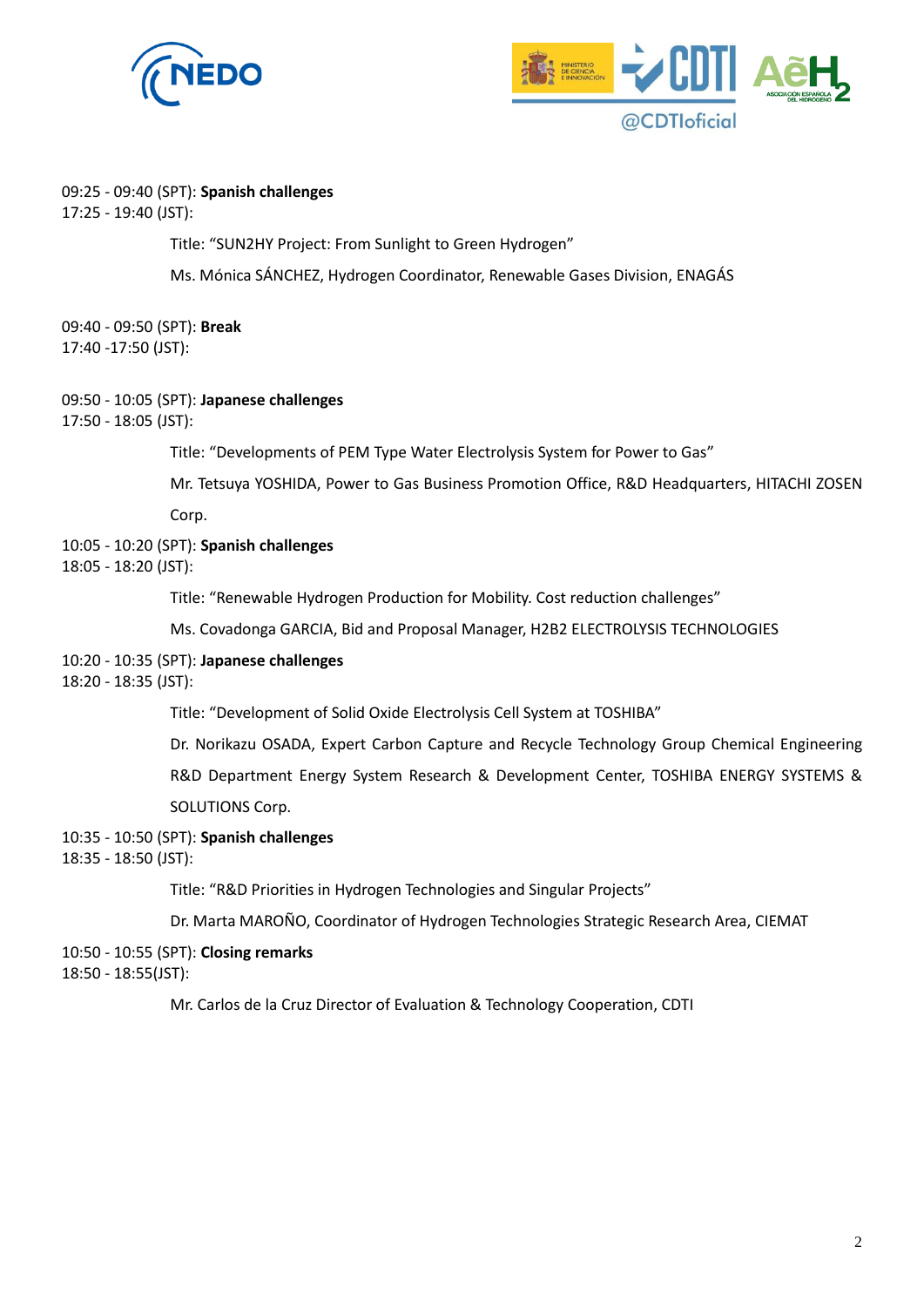



**PART 2: November 18 08:00 - 10:30 (Spain Peninsula Time), 16:00 – 18:30 (Japan Standard Time) Venue: CDTI Webinar Platform (link:** [https://eventos.cdti.es/EN/CDTI-NEDO\\_WS\\_2021\\_Hydrogen](https://eventos.cdti.es/EN/CDTI-NEDO_WS_2021_Hydrogen)**)** 07:55 (SPT), 15:55 (JST): Start of the web streaming

Master of Ceremony: Mr. Yasuhiko KATO, National Manager of JSIP, NEDO **Opening Session** 

08:00 - 08:10 (SPT): **Overview of the Bilateral Program "Japan (NEDO) - Spain (CDTI) Innovation Program", JSIP** 16:00 - 16:10 (JST):

Ms. Merced PÉREZ, National Manager of JSIP, CDTI

Mr. Yasuhiko KATO, National Manager of JSIP, NEDO

#### **Technical Session 2**

**Hydrogen Use and Application Technology: Mobility**

**- FCV, FC-Bus, FC-Train, and Hydrogen Refueling Station**

08:10 - 08:25(SPT): **Japanese challenges**

16:10 - 16:25 (JST):

Title: "FC Development in Toyota"

Mr. Seiji SANO, Project General Manager Commercial ZEV Fundamental Development Div.

Toyota ZEV Factory, TOYOTA MOTOR Corp.

08:25 - 08:40 (SPT): **Spanish challenges**

16:25 - 16:40 (JST):

Title: "Vittal One Train"

Mr. Emilio GARCIA, Director of Innovation Department, TALGO

- 08:40 08:55 (SPT): **Japanese challenges**
- 16:40 16:55 (JST):

Title: "Creating Hydrogen + FC Mobility Utilization Model"

Mr. Ikuo INOUE, Group Leader, FC Mobility Promoting Group, Next Mobility Development

Department, TOYOTA TSUSHO Corp.

08:55 - 09:10 (SPT): **Spanish challenges**

16:55 - 17:10 (JST):

Title: "H2PORT: Implementing Fuel Cells and Hydrogen Technologies in Ports"

Ms. Cristina BALLESTER, Process Engineer at Open Innovation Unit, National Hydrogen Centre (CNH2)

09:10 - 09:20 (SPT): **Break** 17:10 - 17:20 (JST):